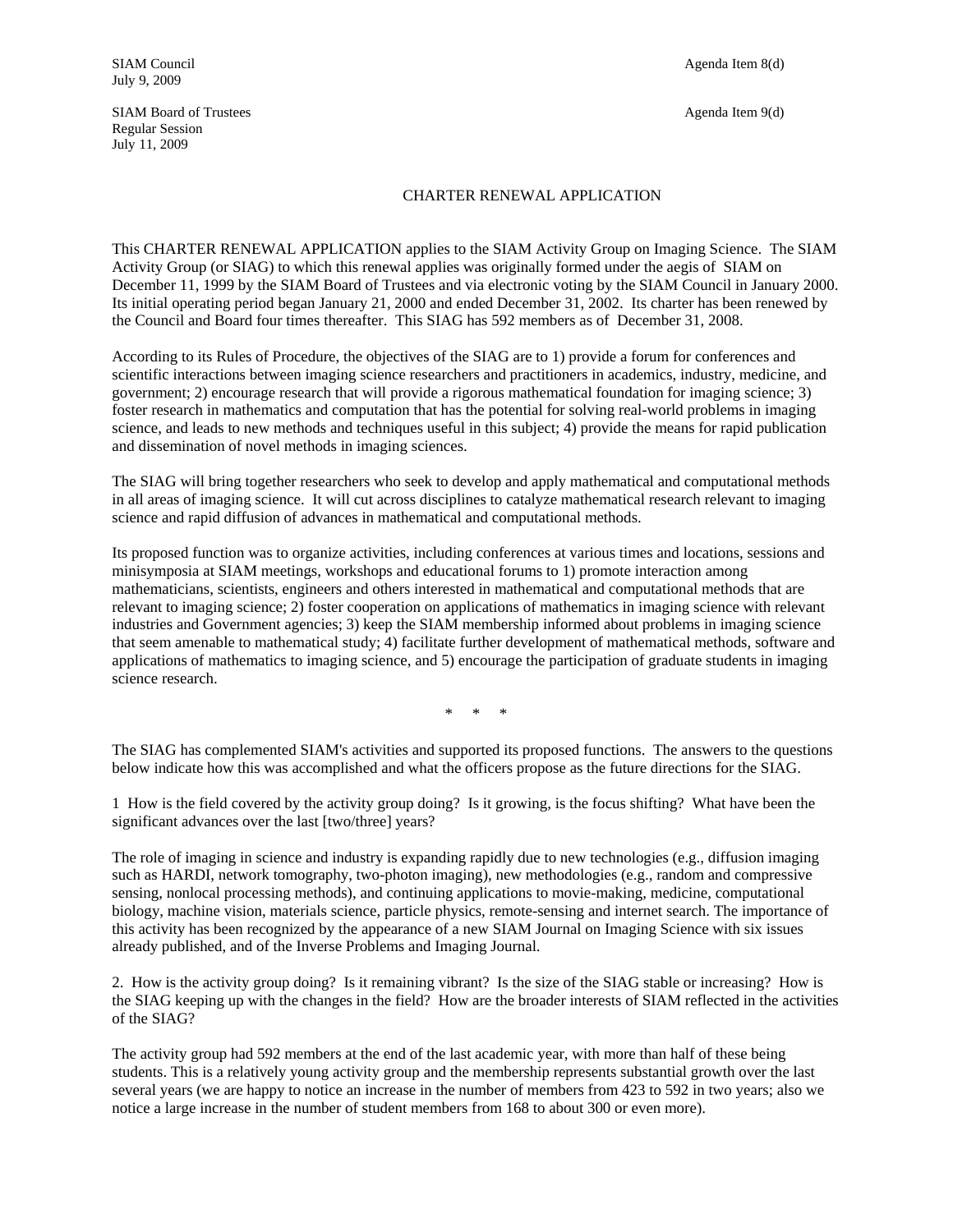SIAM Board of Trustees Agenda Item 9(d) Regular Session July 11, 2009

 Efforts have been made to advertise by e-mail the SIAG and its activities to a large number of colleagues around the world. In addition, the range of applications is expending to include image representation as well as the more classical areas of image formation and image processing. The SIAG activities continue the educational aspect of the mission by having more student members as participants.

3. Please list conferences/workshops the activity group has sponsored or co-sponsored over the past [two/three] years, and give a brief (one sentence or phrase) indication of the success or problems with each.

The activity group sponsors the biennial SIAM Conference on Imaging Science. The last conference was held in San Diego, CA, July 7-9, 2008 in conjunction with the SIAM Annual Meeting. There were at least 500 participants. The conference included 202 mini-symposium papers, 70 contributed papers and 26 posters. A new 10 minutes lecture/poster format was introduced and tested; this format was well received by the participants. Some participants complained about the number of parallel sessions; this aspect is being taken into account for the next SIAM IS Conference.

4. Please indicate the number of minisymposia directly organized by the activity group at the last [two/three] SIAM Annual Meetings. When did the SIAG last organize a track of minisymposia at an annual meeting ?

There was considerable imaging-related activity at the recent SIAM Annual Meetings. The 2008 SIAM Annual Meeting held in conjunction with SIAM IS included: a Joint Plenary Lecture on imaging given by Jean-Michel Morel, ENS Cachan, France, titled "The Heat Equation with us Forever"; a film showing "Mind in the machine: The discovery of artificial intelligence"; Invited talk by Andrew Tomkins from Yahoo! Research titled "Directions and Challenges in Web Search"; Invited talk by James Nagy titled "Large scale inverse problems in imaging"; Invited talk by Lise Getoor from UMD titled "Graph Identification"; minisymposia on "Segmentation and data mining", "Electron microscope tomography, three dimensional reconstruction and data analysis"; contributed presentations on "Inverse problems and Imaging". The 2009 SIAM Annual Meeting includes a JP by Karl Kunisch from Graz University, Austria, on "Semi-smooth Newton methods in function spaces and applications to variational problems in optimal control and imaging"; contributed presentations on "Inverse Problems"; minisymposia "Recent advances in shape and topology optimization"; contributed presentations on "Imaging".

5. Please indicate other activities sponsored by the activity group, to include newsletters, prizes and web sites. Have each of these been active and successful?

The SIAG published two newsletters in April 2008 and June 2009. The SIAG/IS website has recently been further expanded, including links to a SIAM/IS mini-symposium with talk slides. The SIAG invited Michelle Miller, a student participant at the SIAM IS 2008 conference to write and publish in the SIAM News 42(3) the article "Fourth SIAM Conference on Imaging Science: A Student Perspective".

6. What activities are planned and proposed for the next period of the charter? Please describe scheduled and suggested future activities in detail.

The main event will be the SIAM Conference on Imaging Science (IS10) to be held in April 12-14, 2010, in Chicago. The intent is to expand the range of topics to include work on semantic image interpretation and medical imaging. It is also anticipated that there will be at least one issue of the Newsletter each year as well as another article on the Imaging Science Conference in SIAM News (as in April 2009). The SIAG hopes to organize several minisymposia and even a track on imaging at ICIAM 2011 and at the next 2010 SIAM Annual Meeting.

7. How can SIAM help the activity group achieve its goals ?

SIAM awards prizes to increase the prestige of applied mathematics, to draw attention to it, to encourage research of high quality in it, and to honor those who make outstanding contributions towards these ends. The SIAG officers contemplate at the possibility of introducing a SIAM/IS prize for a scientific article published on imaging, authored